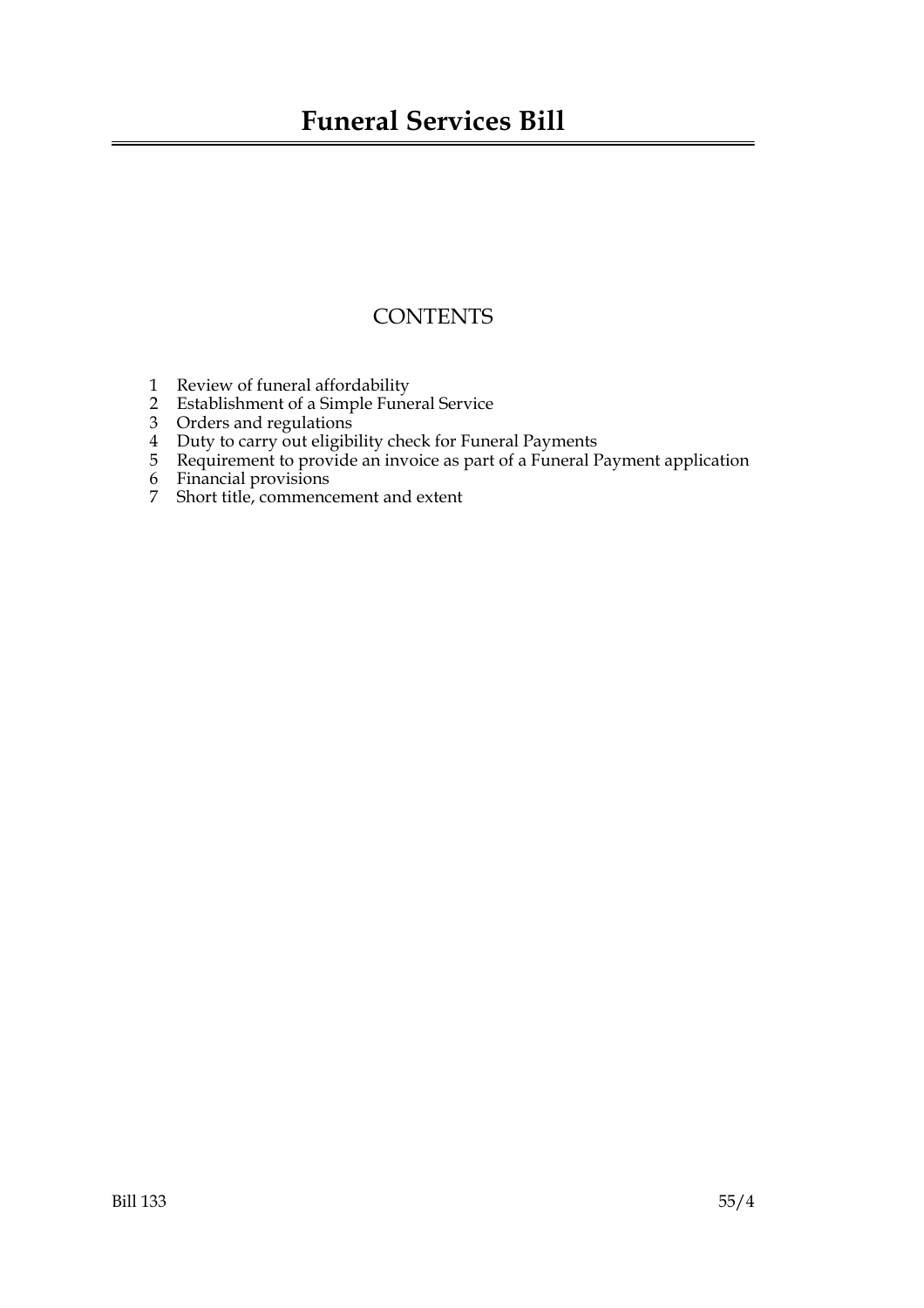# A **BILL** TO

Require the Secretary of State to undertake a review of funeral affordability and costs; to require the providers of funeral services to offer a Simple Funeral Service; to require the Secretary of State to make certain arrangements relating to Funeral Payments; and for connected purposes.

E IT ENACTED by the Queen's most Excellent Majesty, by and with the advice and consent of the Lords Spiritual and Temporal, and Commons, in this present **B** E IT ENACTED by the Queen's most Excellent Majesty, by and with consent of the Lords Spiritual and Temporal, and Commons, Parliament assembled, and by the authority of the same, as follows:  $-$ 

# **1 Review of funeral affordability**

- (1) The Secretary of State shall undertake a review of funeral affordability and factors affecting funeral costs.
- (2) The Secretary of State shall make arrangements for a public consultation on the matters to be considered by the review.
- (3) The scope of the review shall include, but not be limited to  $-$ 
	- (a) the operation of existing State support including Funeral Payments and Budgeting Loans, and the speed with which claims are processed;
	- (b) public health funerals;
	- (c) the relationship between funeral affordability and the availability of  $-$ *10*
		- (i) burial space, and
		- (ii) crematoria;
	- (d) public awareness of and information on funeral planning and available support; and
	- (e) regulations to establish a Simple Funeral Service.
- (4) The Secretary of State shall lay a report on the review and public consultation before both Houses of Parliament within six months of the completion of the review.

*5*

*15*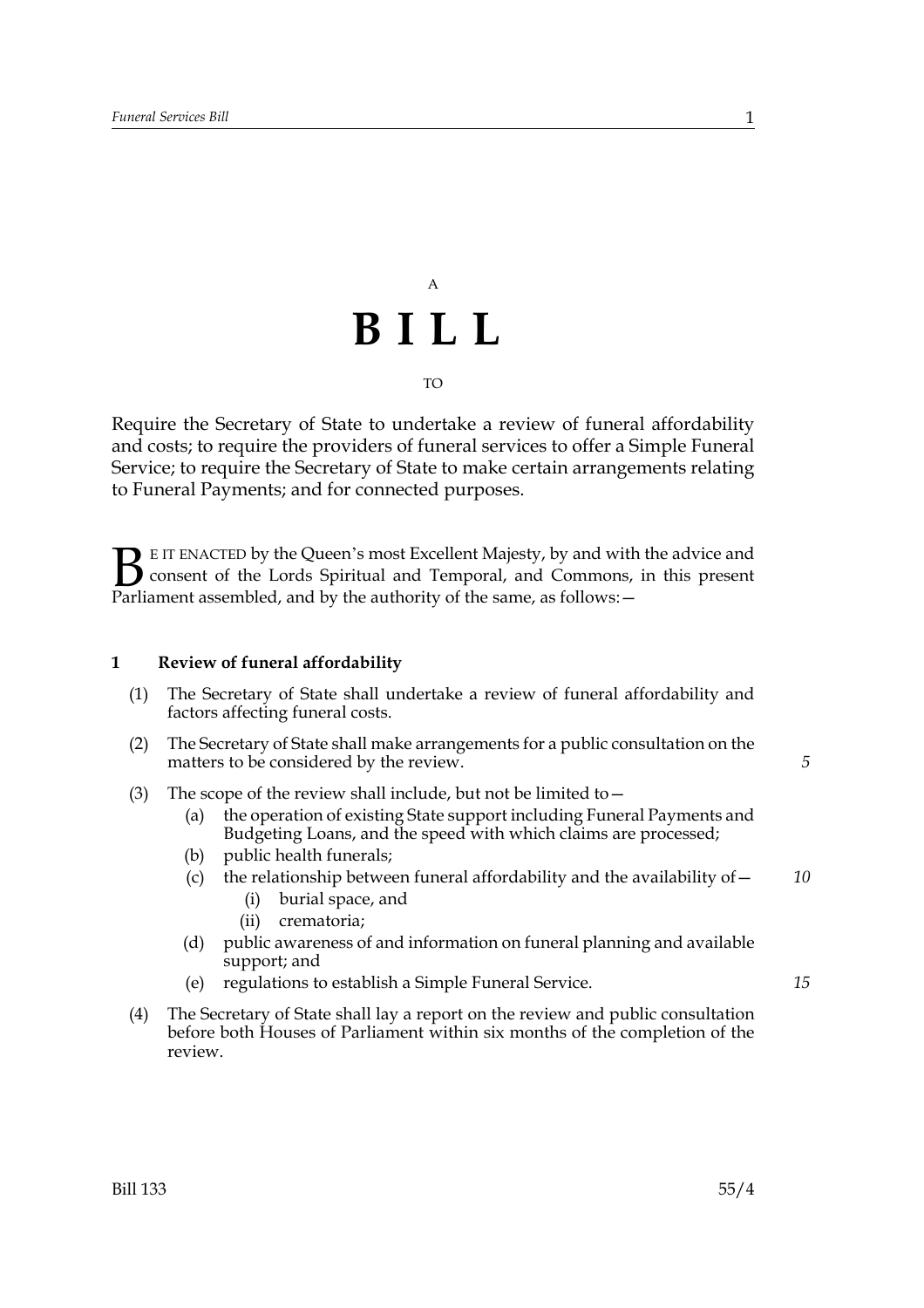# **2 Establishment of a Simple Funeral Service**

- (1) The Secretary of State shall make regulations requiring funeral directors to provide a Simple Funeral Service and setting out the components of a Simple Funeral Service.
- (2) A funeral director must provide to a customer an itemised price list for a Simple Funeral Service before selling that customer any funeral.
- (3) The individual components of the Simple Funeral Service must be provided to the customer at no more than the listed price if the customer requests them.

### **3 Orders and regulations**

- (1) Any power to make regulations under this Act is exercisable by statutory instrument. *10*
- (2) A statutory instrument containing regulations under section 2 may not be made unless a draft of the instrument has been laid before and approved by a resolution of each House of Parliament.

#### **4 Duty to carry out eligibility check for Funeral Payments**

- (1) The Secretary of State must carry out a preliminary check of a potential applicant's eligibility for a Funeral Payment if requested.
- (2) The Secretary of State may request from an applicant indicative information which the Secretary of State deems necessary to make a reasonable estimate of that applicant's eligibility.
- (3) The Secretary of State shall inform the applicant of whether, on the basis of the information provided, they would qualify to receive a Funeral Payment through the Social Fund.
- (4) The Secretary of State must inform the applicant that the preliminary check of a potential application does not represent a final decision.
- (5) A person who requests a preliminary check of eligibility for a Funeral Payment must receive the outcome of the check within two working days.

#### **5 Requirement to provide an invoice as part of a Funeral Payment application**

An applicant for a Funeral Payment shall not be required to provide an invoice in order for the application to be processed.

### **6 Financial provisions**

*There is to be paid out of money provided by Parliament—*

- (a) *any expenditure incurred under or by virtue of this Act by the Secretary of State, and*
- (b) *any increase attributable to this Act in the sums payable under any other Act out of money so provided. 35*

#### **7 Short title, commencement and extent**

(1) This Act may be cited as the Funeral Services Act 2015.

*15*

*20*

*25*

*30*

*5*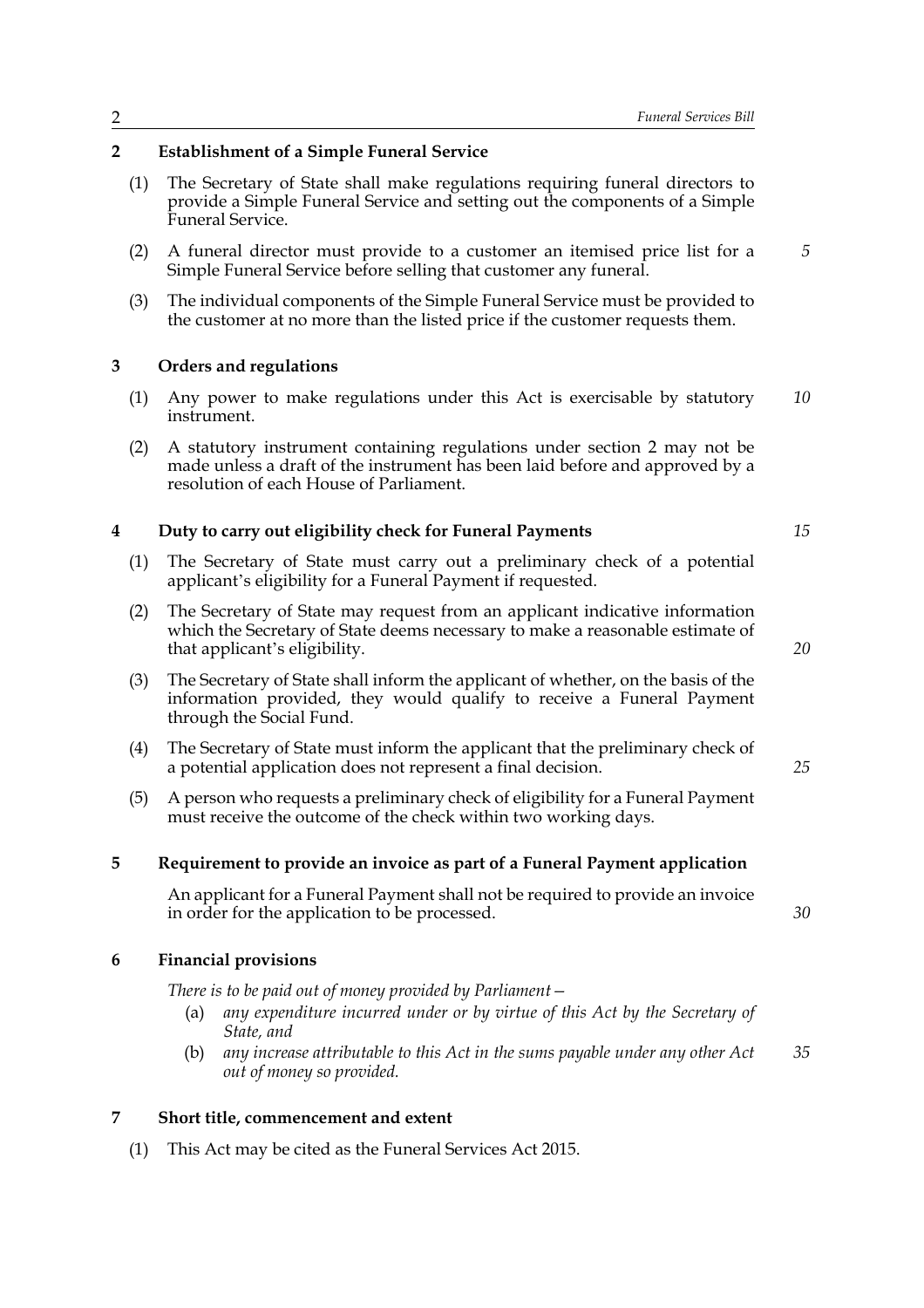- (2) This Act shall come into force 6 months following the date of Royal Assent.
- (3) This Act extends to England and Wales and Scotland.